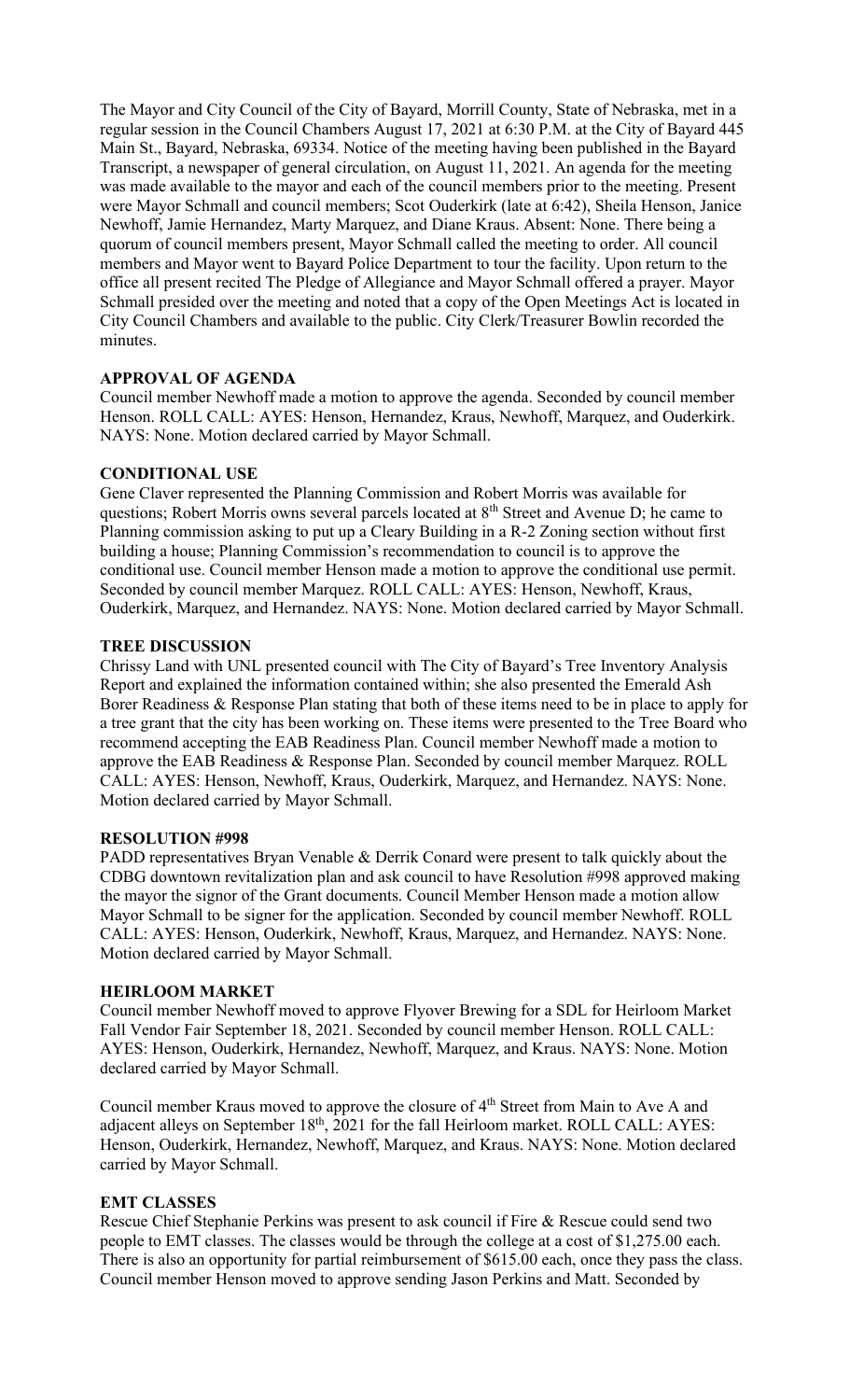council member Ouderkirk. ROLL CALL: AYES: Henson, Ouderkirk, Hernandez, Newhoff, Marquez, and Kraus. NAYS: None. Motion declared carried by Mayor Schmall.

# **APPROVAL OF BILLS**

Council member Newhoff moved to approve all city bills and claims in the amount of \$189,210.38. Seconded by council member Ouderkirk. ROLL CALL: AYES: Henson, Newhoff, Kraus, Ouderkirk, Marquez, and Hernandez. NAYS: None. Motion declared carried by Mayor Schmall. A & A Porta Potties \$135.00, AC Electric \$174.85, Action Communication \$36.08, Advancing Technology \$150.00, AFLAC \$1,098.78, Airgas \$18.17, AST \$49.90, Allied Benefit Systems \$8,833.61, Assoc. for Rural & Small Libraries \$29.00, Bayard Automotive \$211.86, Tiger Paws \$1,164.53, Bayard Rural Fire \$55.13, Benzel Pest Control \$89.68, Best Plumbing \$718.93, Black Hills Energy \$715.66, Bluffs Facility Solutions \$497.83, Bound Tree \$385.83, Capital Business Systems \$132.77, CenturyLink \$136.40, Charter \$1,643.46, Child Support of WY \$298.14, CRPPD \$273.20, City of Gering \$11,522.67, Clark \$184.89, Contractors Materials \$630.25, Ember Coomes \$175.00, Cozad \$64.80, Credit Management \$141.46, Culligan \$214.00, Dollar General \$53.60, Douglas Kelly Ostdiek \$1,868.75, Enviro Service \$40.00, Ferno \$3,808.21, Fox Insurance \$322.00, Fyr-Tek \$1,978.80, General Consolidated \$325.89, GreatAmerica \$235.00, Hawkins \$1,043.57, Hullinger Glass & Locks \$790.00, Ideal Linen \$205.78, Independent Heating \$412.70, Ingram \$1,140.91, Jirdon \$260.90, John Deere \$5.70, Johnson Service Co. \$7,332.30, Janice Kienzle \$24.11, LARM \$1,333.07, LNM \$832.00, Lincoln Life \$205.52, MC Schaff \$1,064.00, Menards \$469.35, Midwest Salt \$5,127.55, Morrill Co Attorney \$150.00, Morrill Co Sheriff \$1,000.00, MEAN \$34,070.89, NE Child support \$1,144.64, NPPD \$49.50, NIPPON Life \$721.58, Northwest Pipe \$82.90, John Hancock \$1,949.14, Prevention Mag. \$39.97, Regional West \$41.64, Rocky Mountain Air \$142.00, Sandberg \$58.75, Scott Dechant \$112.50, SBC Bldg & Zoning \$38.00, Simplot Growers \$1,636.25, Staples \$227.95, State Fire Marshal \$50.00, Stryker \$1,463.72, Temple Display \$15,217.84, Transcript \$287.35, US Bank \$2,619.39, Viaero Wireless \$639.45, Western States Bank \$353.06, Payroll \$68,452.27. Total = \$189,210.38.

#### **CHIMNEY ROCK VILLA**

Council member Newhoff moved to approve the Chimney Rock Villa Bills & Claims in the amount of \$229,732.53. Seconded by council member Henson. ROLL CALL: AYES: Henson, Ouderkirk, Newhoff, Kraus, Marquez, and Hernandez. NAYS: None. Motion declared carried by Mayor Schmall.

Director Kim Burry sent her updates, she was not present.

- 1. Budget is done. There really aren't many variances from previous years, except agency. We put quite a bit in capital improvements to prepare for the  $50<sup>th</sup>$  anniversary and to also make us more "competitive" with creating a more home-like environment.
- 2. We had Jax come to the Villa. Residents and staff all enjoyed it and there were quite a few from the community that came up also.
- 3. We are combining two part time positions into a full-time position. Human resources and medical records will be combined into an administrative assistant position. I've received some good applicants and have started interviewing. Please let me know if you have any questions.
- 4. I'm waiting for my RFP's to come in for the paint job in the Villa. I'll go out for bids for the flooring in October. I'm going to try to find some time the next months to go visit some other facilities to see what they have done for flooring.

#### **DEPARTMENT HEAD MONTHLY REPORTS**

Utility Superintendent Coolidge, City Clerk/Treasurer Bowlin and Police Chief Douglass were present and available for questions.

- **UTILITY REPORT –**Bladed Streets & alleys, Swept Streets, Trimmed trees, Fixed motor and add-a-phase at pool, and Mowed City lots.
- **PARK REPORT –** Mowing Grass; Fertilized the parks & sprayed for weeds; painted curbs, sprinkler repairs.
- **POLICE REPORT** 40 assist the public; 23 assist other agencies; 4 accident investigations; 1 citation violation; 18 warning violations; 31 complaints and 11 Investigations.
- **LIBRARY REPORT** There were 551 books checked out, the computer was used 21 times, 92 books checked out through overdrive, Teen reading & activity group started; and received ARPA Library Funds.
- **OFFICE REPORT –** Monthly Reports; Bank Recons; Payroll; Updating Code book, Budget meeting & updates; EPA Brownfield assessments continued; Parks & Pool Grants and Tree Grants.